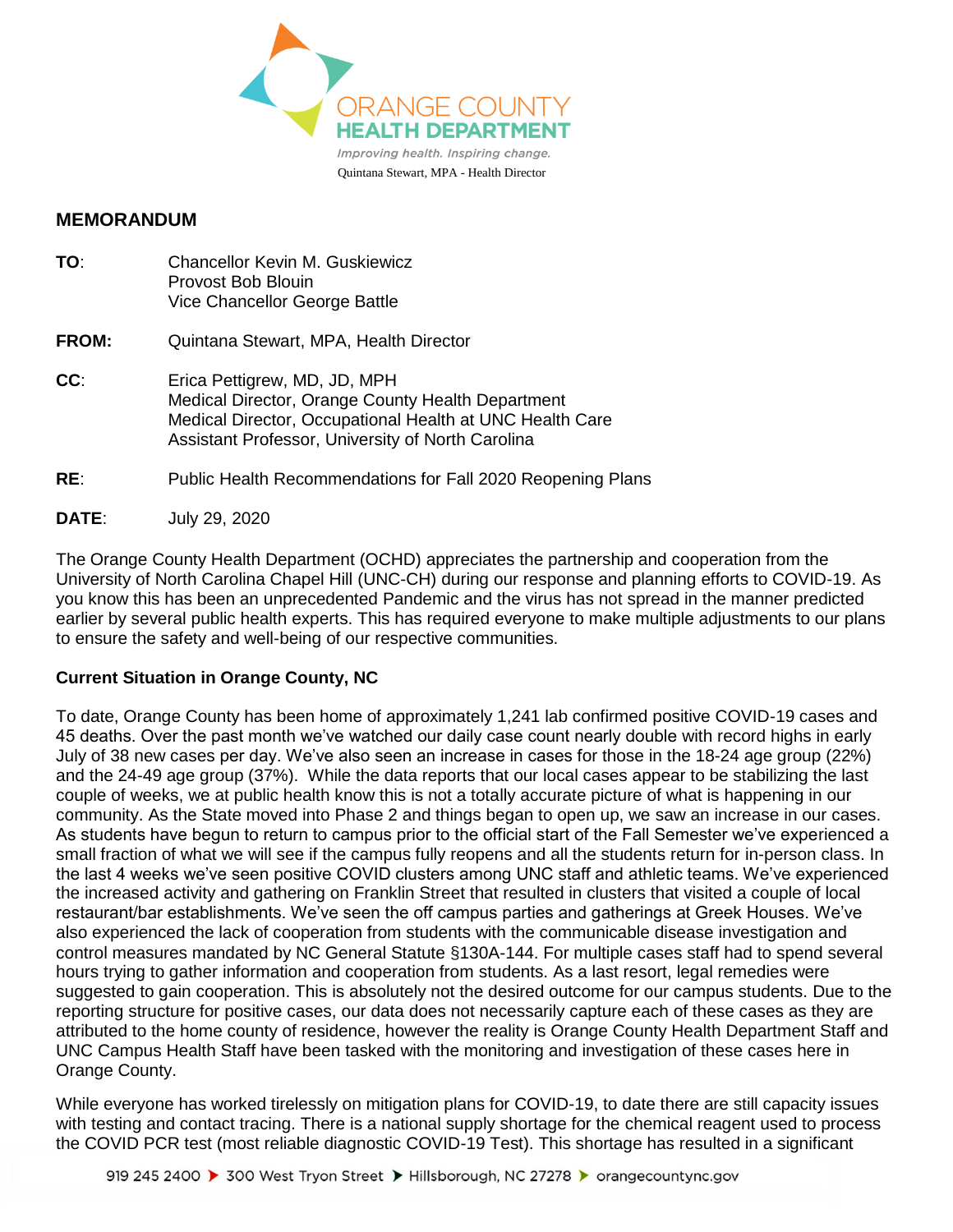delay in test results. Many of the labs used to process tests from Orange County now see a 5-7 day turnaround time for results. When waiting for results to begin case investigation and issue quarantine orders, this is a significant amount of time and can result in further spread of the virus. We continue to recruit and train case investigators and contact tracers, but our ability to stabilize this group is challenging as many are temporary staff from the community or via a contracted position with the State.

To date, a major piece of our planning efforts remain incomplete. As a college town, Chapel Hill is highly dependent on public transportation. The public buses are not only used by local college students that do not physically live on campus, but a large percentage of our healthcare workers also utilize the buses to commute to work at the medical center. At this time we do not have solid plans to maintain the volume of riders while simultaneously adhering to the mask mandate and the physical distancing of six feet or more. To keep the town operational we could potentially create several clusters of cases from one single bus ride.

In addition to the afore mentioned concerns that public health highlights, I have received a massive amount of emails from community members, UNC staff, faculty and students sharing their concern for fully reopening campus for the Fall Semester. If students begin to move back on campus next week, we could quickly become a hot spot for new cases as thousands of students from all across the country/world merge onto the UNC Campus and begin the interact in a manner very normal for college students in a congregate setting. The recent outbreak among the football team was informative of how challenging it will be for the student population to practice the 3 W's even with the best of intentions. We believe the student athletes are likely some of the most disciplined and motivated groups of students on campus and despite their best efforts, the virus spread rapidly between teammates.

Orange County has attempted to control the spread of COVID-19 by adopting policies and mandates to encourage healthy and safe behaviors during this pandemic. We adopted a Countywide Mask Mandate and we close restaurants at 10pm daily to prevent the pop-up club/bar scene during late night operations as observed in early July. While these are valiant efforts, I fear it will not be enough to contain the full campus community upon return for the Fall Semester.

At this time, the Orange County Health Department recommends that the University of North Carolina at Chapel Hill consider the following:

- Restrict on campus housing to at-risk students with no access to equitable educational resources and those with true housing needs (i.e. International students, Carolina Covenant & marginalized students)
- Consider virtual classes for the entire Fall Semester but at minimum begin the first 5 weeks of the semester with online instruction only with plans to reassess the situation at the 5 week mark

## *On-Campus Housing*

The goal of limiting on-campus housing is to create a situation where students that need to return to campus are able to do so in a single occupancy room. Significantly lowering the census of students in the dorms will also allow for additional capacity for isolation & quarantine measures as needed.

## *First Five Weeks - Online Instruction only*

As we continue to watch the data in Orange County, we want to ensure the community's ability to respond to new cases. Earlier in this Pandemic, our numbers were driven by the older age group, most of whom lived in one of the long-term care facilities in our community. Today we are seeing more cases with the younger age group and more community transmission and asymptomatic cases than originally seen. For this reason, if the first five weeks of instruction is virtual, we may be able to reduce further spread of the virus by eliminating in class instruction which would create more opportunities for close contact and possible viral spread.

There are still so many unknowns about this virus and how it will continue to spread throughout North Carolina and Orange County. The data trends over the past couple weeks seem optimistic, however we've seen this all